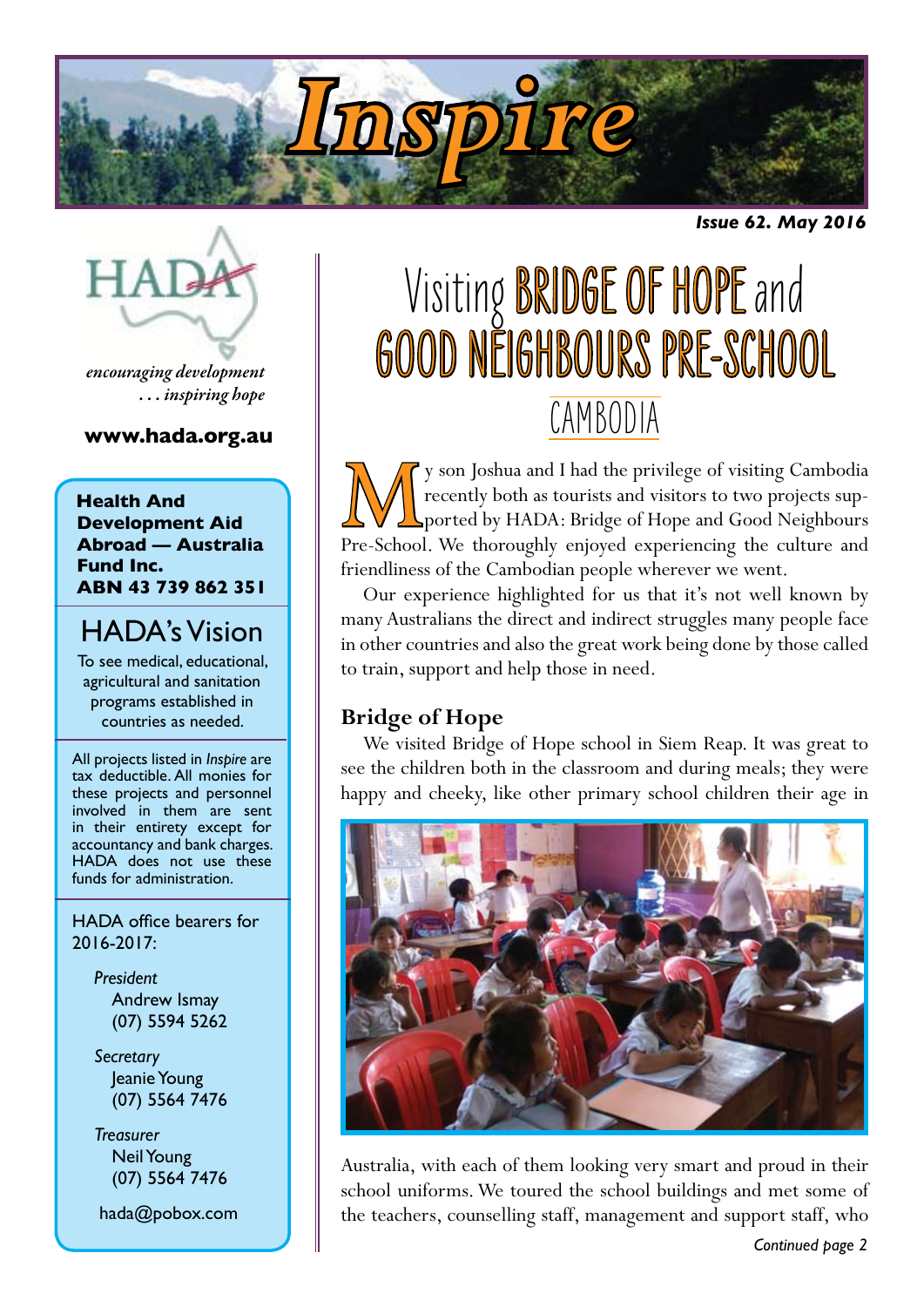are each passionate to help the students develop and grow to the best of their ability in spite of difficult cultural and family circumstances.

The staff at the school are mostly Cambodian and it was great to see, through training and support, what a great job they are doing in spite of many daily challenges in regards to attendance, rice distribution, supporting parents, running programs and managing the administration and finances of the school.

#### **Good Neighbours Pre-School**

The next project we visited was Good Neighbours Pre-school in Tria, Takéo Province, south of Phnom Penh. The pre-school currently has two classrooms full of children, located in a government primary school. We were able to meet the enthusiastic teachers looking to help develop the children, and enjoyed seeing the happy children learning in well laid-out rooms.

We met the school principal who thanked us for the previous support the school had received from HADA and outlined new challenges they are facing. It was a good opportunity to see and to understand how the management of education and the interaction with the Cambodian government works within this province and township.

The great work being done by the teachers and the team called to help train and equip them, was evident both in the classrooms and outside of school where we met the staff and students in an informal environment.

#### *Thank You*

The opportunity to see two projects HADA supports was a great encouragement to continue to support those in the field, who are doing such a wonderful job. I would like to thank the support staff at both projects who were happy for us to visit and who spent time giving us insights into the work being done and the challenges of running projects in a developing country.

> *~ Andrew Ismay President, HADA Board*

**TAX DEDUCTIBLE GIFTS** 

HADA has Gift Deductible Recipient status with the Australian Taxation Office (ATO) and we have the privilege of offering donors Tax Deductible receipts for donations to approved projects. All the projects listed are approved for tax deductibility. If you do not know which one to support, then you can donate to 'where most needed' (WMN-010) and these funds are distributed by the board as specific requests come in.

By donating to tax deductible projects you are able to claim back on your personal tax return and the ATO will return to you a portion of the funds donated.

HADA is run by volunteers and our operational

costs are minimal, being 1.98% in 2015. All the funds you donate are sent to the project, less bank and accountancy fees, so you have 'more bang for your buck'.

If you have been thinking of making a donation but have not got around to it, now is the time and you can include the amount in this year's tax return. Either use the donation form that comes with *Inspire* or go to the website www.hada.org.au and make the donation there.

*The glad hand is all right in sunshine, but it's the helping hand on a dark day that folks remember to the end of time.* Amadeo P. Giannini

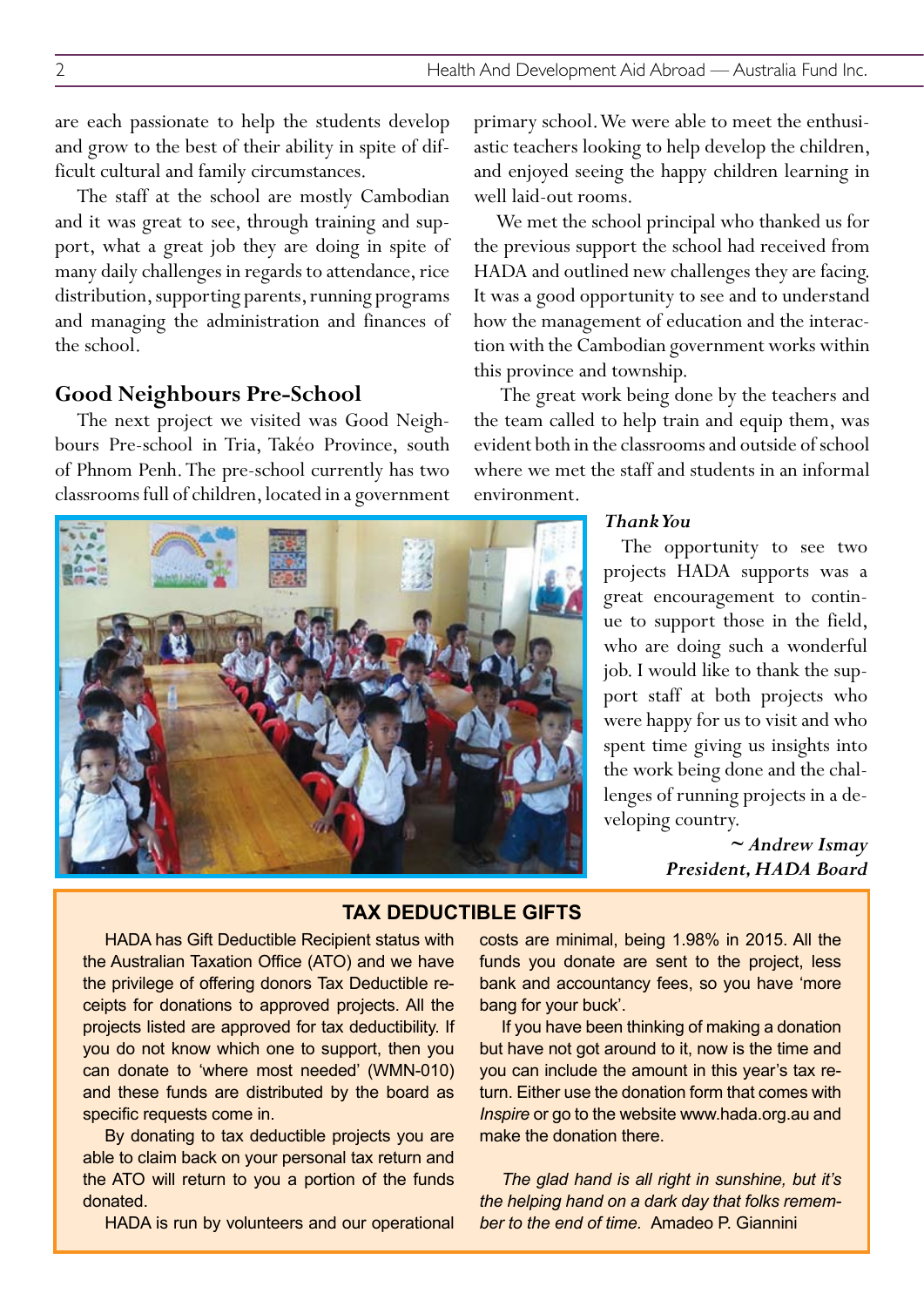### WATER, WATER, EVERYWHERE ZAMBIA

The Oasis Project aims<br>to care for the women<br>and vulnerable children<br>of Kantalomba, Zambia. Kantato care for the women and vulnerable children lomba is a community ravaged by HIV/AIDS with most living

bore will make so much difference to the amount and variety of plants that we can grow on the farm. Already we have planted so much more than this time last year, and are just now beginning



A healthy crop of Chinese cabbage

below the poverty line. We work with over 400 women and children to help them reach their potential through food relief, education, creating job opportunities, health care and safe home environments. We are developing our 12-hectare plot of land to help reach these goals and following are the latest developments.

The long-awaited bore on the Oasis Care farm was finally drilled in late November 2015. With baited breath we waited and prayed that water would be found at a reasonable depth. Twentyfive metres in and they struck gold — well, water anyway. They continued drilling to 50 metres to ensure a good return. This

all our women and children.

With the bore now providing much needed water we can plant all year round, so already we have seedlings coming up and ready to plant out.

Our hammer mill is up and running thanks to a team from Tasmania working

with our Zambian friends to build a secure shed from which to operate it.

A n o t h e r project we started last year is about to be com-

to reap what we have sown. Bananas, tomatoes and cabbages are ripening now. The maize is starting to dry on the plant and our g roundnuts are looking healthy. The planted maize is to help feed

pleted; we are hoping that in the next few months to have our first batch of chickens growing and producing eggs to sell, providing a source of income. Hopefully too, it will provide a chance to teach young people skills in chicken and egg production and also in marketing — skills that will stand them in good stead for future employment and, or, their own small businesses.

This year we are making a concentrated effort to get sponsorship for some of our children in Kantalomba. So far this has been slow going and we still have 36 children who need help to get an education. We have also offered sponsorship for the widows and so far have had a good response with several of them attending night school — these women do not know how to read or write and they are so excited to at last be able to learn. This will help them in their attempts to find work in their community.

*~ Margaret Parry*

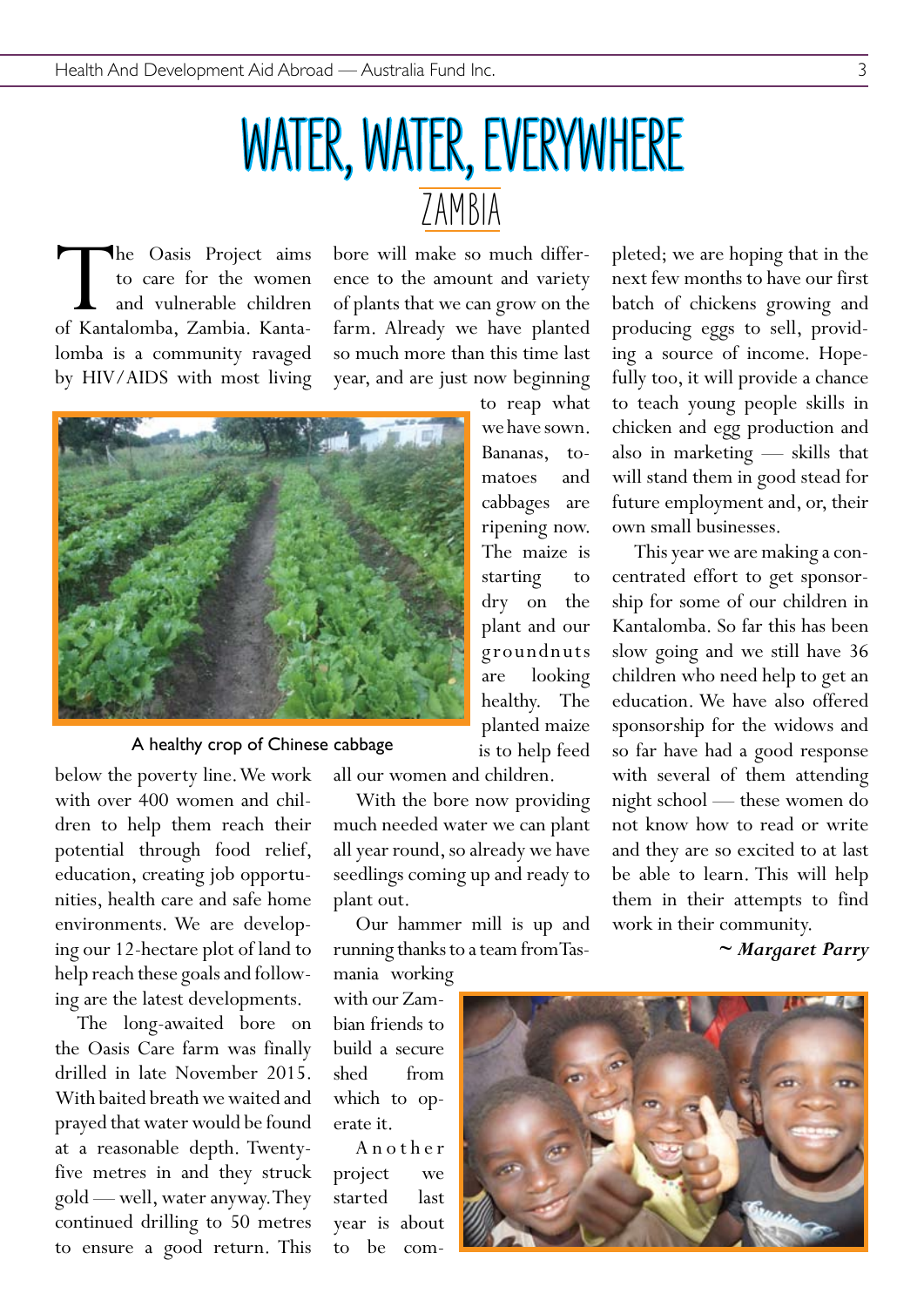## NEPAL SUMAN RESCUED FROM AN EARLY DEATH

**ake your son home to die. We can't do anything for him.'** This was the advice from government doctors – devastating news for any parent to hear. Sixteen-year-old uman, anxiously sitting up in bed to hear how the doctors w **for him.'** This was the advice from government doctors – devastating news for any parent to hear. Sixteen-year-old Suman, anxiously sitting up in bed to hear how the doctors would help him turned his face to the wall so no one would see his tears. **'**

What happened? What brought him to this place? Suman was born to a poor family in a typical Nepali village. He couldn't find work in Nepal, so, like many others, once he turned 16, he travelled to India to work. Working as a day labourer in construction, one day he brushed against a live electrical wire; he got a shock and was severely burned. After emergency treatment in India, Suman was brought to the government hospital in Pokhara, near his village. He was scared,



in pain and didn't understand what was happening. But he hoped the doctors would make him better, only to hear that they were sending him home to die.

At this point, friends of the family asked ACN's health advocacy team for help. Our nurse, Milan, and I talked to the hospital staff, to Suman and his family to find out more about his condition. We felt surgery would help,

but he could not afford this. So we arranged admission to the Tansen Mission Hospital, four to five hours away which has a burns unit and a poor-fund. Local church leaders organised transport to get him there. We advocated with poor fund staff to cover the cost of his treatment.

Back home in his village [photo on the right], Suman looked like a totally different person to the despairing boy we first met in hospital. Happy again, he is looking after his younger siblings and glad to be alive.

As is often the case in Nepal, this is not the end of the story; follow-up is needed. For about a year Suman was doing very well. He was enjoying life in his village, studying again and looking forward to the future. But then he developed a crack in the damaged skin on one leg which resulted in an infection that didn't heal.



Now, he needs further surgery and three weeks stay in hospital. In Nepali hospitals, patients usually need to pay for everything. Suman's surgery would normally cost \$10,000 — way beyond the reach of what a poor village family can pay. Our advocacy team again stepped in to help. Some hospitals have funds for the poor (although these are not advertised and most people don't know they exist). Milan spoke with the surgeon who offered to do the operation for free. The hospital poor-fund has agreed to cover the cost of investigations, dressings and bed charge. So, the only costs we need to raise are transport to Kathmandu for Suman and a carer, medicine, food and incidental costs. We want to raise these funds quickly and send Suman for the operation as soon as possible. *~ Dr Julie Lincoln*

**Health And Development Aid Abroad PO Box 733, Ashmore City Qld 4214, Australia**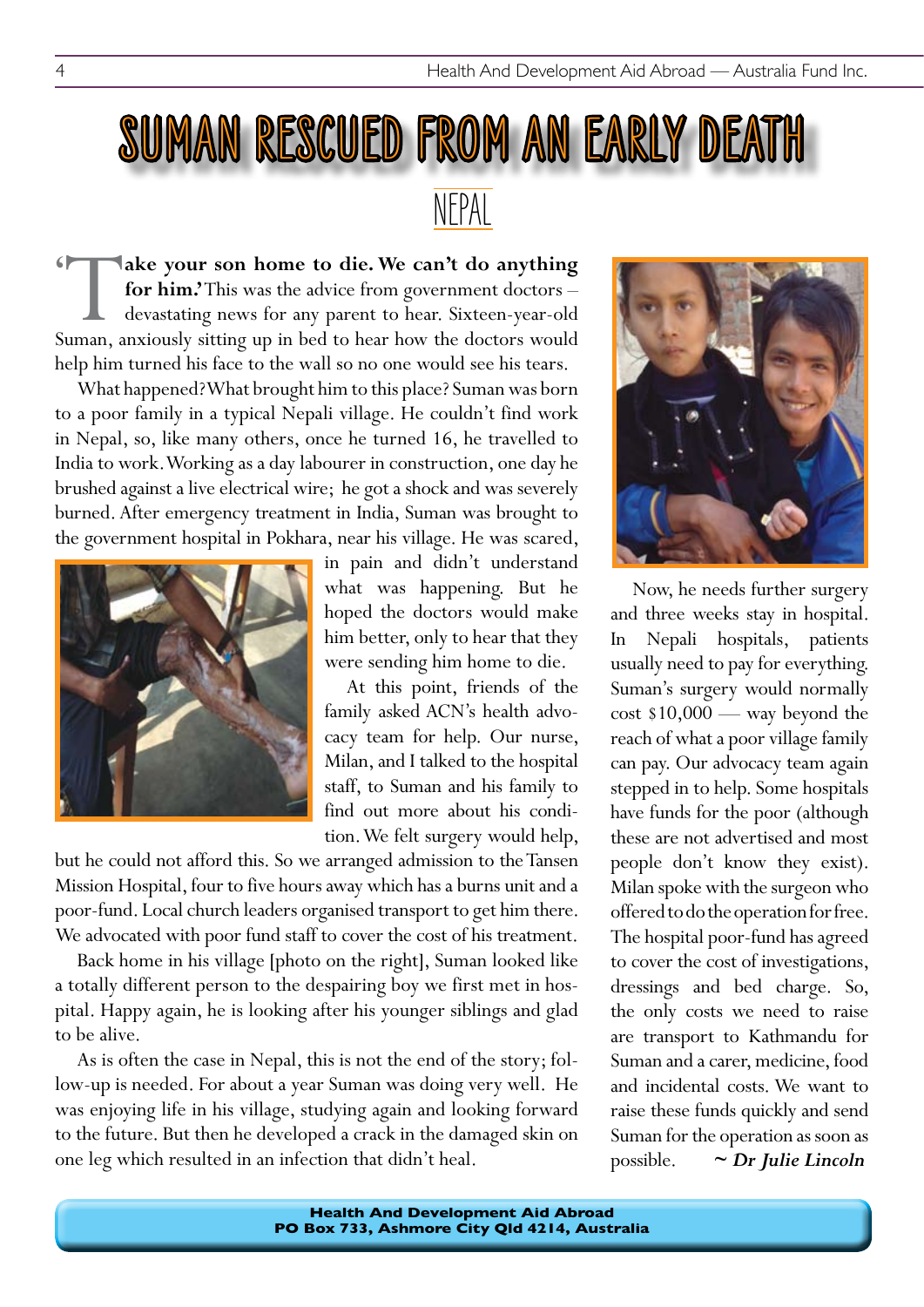

### **Current HADA Projects**

**All projects listed are approved for tax deductibility**

**www.hada.org.au**

#### *AFGHANISTAN*

#### **NOOR-Ophthalmic Technician Training Program**

Manager: Liz Green

• Providing training for the treatment of eye conditions [AFG-010]

#### *AFRICA and ASIA*

#### **Medical Training in Africa and Asia**

Manager: Dr Judith Goh

• Training African and Asian doctors in treating women with genital tract fistula [AFR-010]

#### **Library Aid International Inc**

- Manager: Peter Cunningham
- Providing books for schools. [AFR-011]

#### *BANGLADESH*

#### **New Hope Ministry Bangladesh Trust**

- Rural project to help orphanage self-sufficiency [BGD-010]
- Multi-Purpose Educational Buildings in Bangladesh [BGD-012]

#### *CAMBODIA*

#### **Siem Reap**

Manager: Cambodia Management Team

- • **Bridge of Hope**: Working with families and communities to prevent children at risk becoming street children (or sold/ending up in prostitution). [KHM-010]
- Family Sponsorship [KHM-018]

#### **Good Neighbours Pre-School**

- Manager: HyangSuk Lee [KHM-017]
- A pre-school for disadvantaged children. [KHM-013]

#### *CHINA*

#### **Hope Of Tomorrow**

Managers: Daniel and Irene Kim [CHN-014]

• Giving hope to the blind [CHN-013]

#### *INDIA*

#### **Maxton Strong Orphanage School, Banbassa**

Manager: Rick Shipway [IND-014] Manager: Clifton Shipway [IND-015] • School Extensions [IND-016]

#### *KAZAKHSTAN*

#### **HADA, Astana**

Manager: David Pichotta [KAZ-013]

- Alcoholism: Education, literature, and support groups for alcoholics and their families. [KAZ-010]
- Open Doors Community Centre: a place to gain employable skills and life skills for young adults, couples and parents. [KAZ-011]
- Valueology: assisting schools by providing materials, and teaching values to teenagers. [KAZ-012]

#### *MONGOLIA*

#### **Good Neighbor Society, Ulaanbaatar**

Manager: WooYoung Kim

• Family Development Program [MNG-010]

#### **Good Neighbour Society — Mobile Drop-in Centre**

Manager: Corrie van der Esch [MNG-019]

• Assist homeless people in Ulaanbaatar [MNG-018]

#### *NEPAL*

#### **ACN Health Promotion** [NPL-012] Manager: Dr Julie Lincoln [NPL-011]

• Providing access to safe drinking water and toilets, improve knowledge of hygiene/sanitation, nutrition and preventable diseases.

#### *SIERRA LEONE* **Waterloo School**

• Teacher Training and Placement, and Amputee Clinic [SLE-011]

#### **PK4A Orphanages Development**  [SLE-012]

• Building orphanages to create a positive, loving environment for abandoned and neglected children.

#### *SOUTH AFRICA*

#### **My Father's House Worcester** Manager: Jan Buchanan

• A Community Centre for vulnerable teenagers [ZAF-010]

#### *UGANDA*

#### **100% Hope**

Manager: Trishelle Sayuuni [UGA-014]

- 100% Hope Educate: building a school. [UGA- 011]
- 100% Hope Medical Clinic: providing healthcare for children and pregnant women. [UGA-013]
- 100% Hope Homes: giving children from remote areas acces to education [UGA-015]

#### **Grace Care Child Program**

Manager: Emmanuel Kanuli

• To build classrooms for orphaned/ disadvantaged children [UGA-020]

#### *ZAMBIA*

#### **Oasis Care Project, Ndola**

- Manager: Lainah Phiri [ZMB-013] • Market garden for orphanage [ZMB-010]
- • Gardeners: Benson and Alison [ZMB-012]

#### *DISASTER RELIEF*

- • Syrian Refugees [DIS-010]
- • Nepal Earthquake [DIS-000]